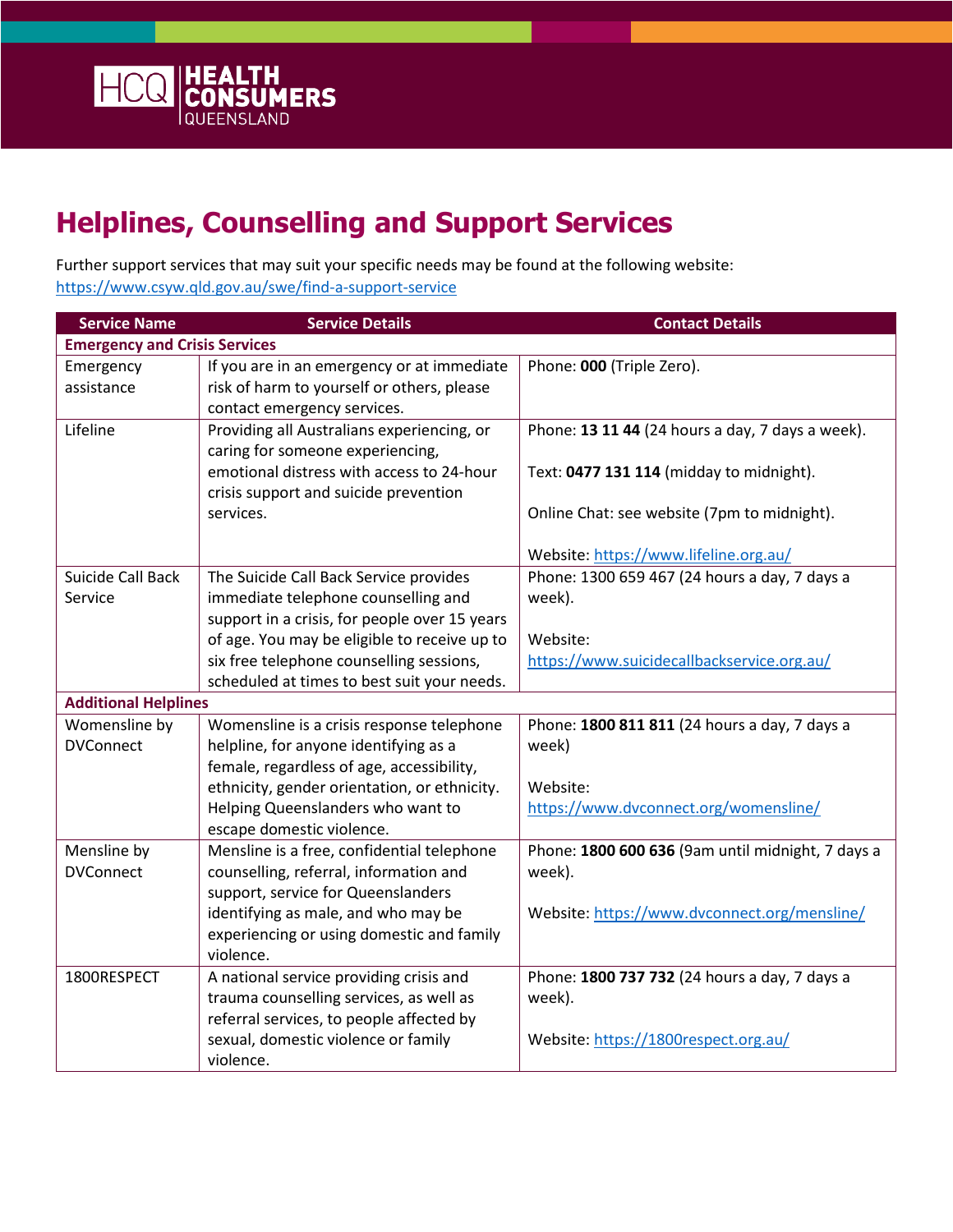

| Kids Helpline                             | National confidential 24/7 online and         | Phone: 1800 55 1800 (24 hours a day, 7 days a       |
|-------------------------------------------|-----------------------------------------------|-----------------------------------------------------|
|                                           | phone counselling service for young people    | week).                                              |
|                                           | aged 5 to 25. Kids Helpline is free, even     |                                                     |
|                                           | from a mobile. Qualified counsellors are      | WebChat: see website (24 hours a day, 7 days a      |
|                                           | available via WebChat, phone, or email        | week).                                              |
|                                           | anytime and for any reason.                   |                                                     |
|                                           |                                               | Website: https://kidshelpline.com.au/               |
| <b>Elder Abuse</b>                        | Statewide telephone information, support,     | Phone: 1300 651 192 (9am to 5pm weekdays)           |
| Helpline                                  | and referral service for anyone               |                                                     |
|                                           | experiencing abuse or witnessing the abuse    | Website: https://www.eapu.com.au/                   |
|                                           | of an older person. All calls are             |                                                     |
|                                           | confidential, and you are welcome to          |                                                     |
|                                           | remain anonymous. The Helpline is older       |                                                     |
|                                           | person focussed, respectful, non-             |                                                     |
|                                           | judgemental and offers callers the time to    |                                                     |
|                                           | talk things over at their own pace.           |                                                     |
| <b>Blue Knot</b>                          | Counselling and referral for people who       | Phone: 1300 657 380 (9am to 5pm, 7 days a week).    |
|                                           |                                               |                                                     |
| Helpline (Trauma                          | have experienced or are experiencing          |                                                     |
| Helpline)                                 | complex trauma as an adult. The helpline      | Email: helpline@blueknot.org.au                     |
|                                           | also provides support to adult survivors of   |                                                     |
|                                           | childhood trauma and abuse, parents,          | Website: https://www.blueknot.org.au/               |
|                                           | partners, family and friends as well as the   |                                                     |
|                                           | professionals who work with them.             |                                                     |
|                                           | Additionally, the helpline trauma             |                                                     |
|                                           | counsellor can provide support during         |                                                     |
|                                           | applications around national redress.         |                                                     |
| National                                  | People who have experienced or witnessed      | Phone: 1800 421 468 (9am - 6pm AEDT/Daylight        |
| Counselling and                           | abuse, neglect, violence and exploitation.    | savings time Monday to Friday. 9am - 5pm            |
| <b>Referral Service</b>                   | Including, people with a disability, family,  | AEDT/Daylight savings time on weekends and          |
| (Disability)                              | carers, support workers, advocates and        | public holidays)                                    |
|                                           | people providing legal or financial services. |                                                     |
|                                           | You can also call if you have been affected   | Website: https://www.blueknot.org.au/               |
|                                           | by the Disability Royal Commission, you do    |                                                     |
|                                           | not need to make a submission or have any     |                                                     |
|                                           | prior involvement with the Disability Royal   |                                                     |
|                                           | Commission to use this service. This service  |                                                     |
|                                           | is provided by Blueknot Foundation.           |                                                     |
|                                           |                                               |                                                     |
| <b>Other Support Services/Phone lines</b> |                                               |                                                     |
| Beyondblue                                | Provides one-on-one, confidential support     | Phone: 1300 22 4636 (24 hours a day, 7 days a       |
| <b>Support Service</b>                    | with a trained mental health professional.    | week)                                               |
|                                           | Supporting people affected by anxiety,        |                                                     |
|                                           | depression and suicide.                       | Chat online: see website (1pm to midnight, 7 days a |
|                                           |                                               | week)                                               |
|                                           |                                               |                                                     |
|                                           |                                               | Website: https://www.beyondblue.org.au              |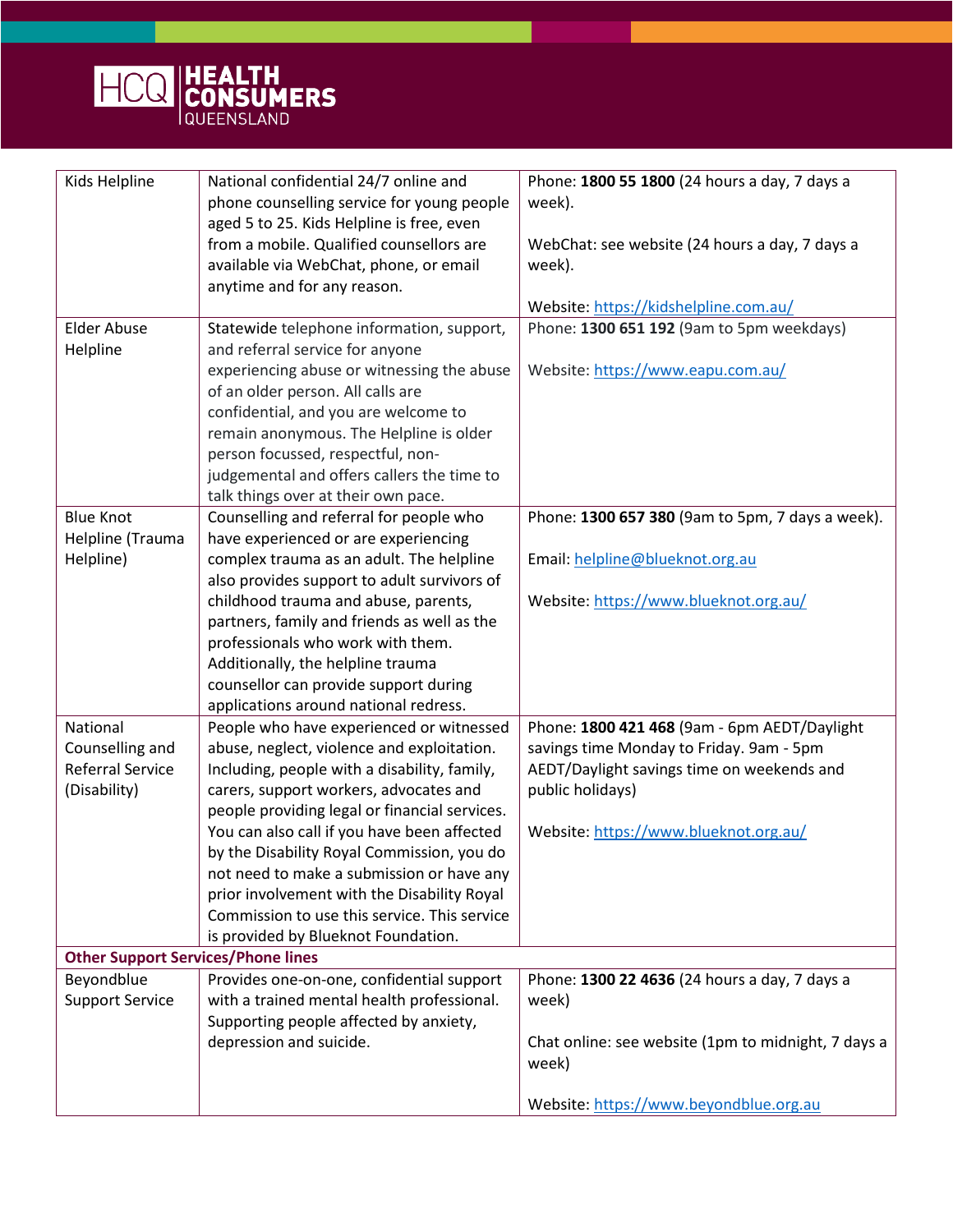

| eHeadspace                                                 | eheadspace provides free online and                                                                                                                                                                                                                                                                                                                                                                                                                                                                                                                                                                                                                                          | Phone: 1800 650 890 (9am to 1am Melbourne                                                                                                                                                                                                                                              |
|------------------------------------------------------------|------------------------------------------------------------------------------------------------------------------------------------------------------------------------------------------------------------------------------------------------------------------------------------------------------------------------------------------------------------------------------------------------------------------------------------------------------------------------------------------------------------------------------------------------------------------------------------------------------------------------------------------------------------------------------|----------------------------------------------------------------------------------------------------------------------------------------------------------------------------------------------------------------------------------------------------------------------------------------|
|                                                            |                                                                                                                                                                                                                                                                                                                                                                                                                                                                                                                                                                                                                                                                              |                                                                                                                                                                                                                                                                                        |
|                                                            | telephone support and counselling to                                                                                                                                                                                                                                                                                                                                                                                                                                                                                                                                                                                                                                         | time, 7 days a week.                                                                                                                                                                                                                                                                   |
|                                                            | young people 12 - 25 and their families and                                                                                                                                                                                                                                                                                                                                                                                                                                                                                                                                                                                                                                  |                                                                                                                                                                                                                                                                                        |
|                                                            | friends. If you're based in Australia and                                                                                                                                                                                                                                                                                                                                                                                                                                                                                                                                                                                                                                    | Chat online: see website                                                                                                                                                                                                                                                               |
|                                                            | going through a tough time, eheadspace                                                                                                                                                                                                                                                                                                                                                                                                                                                                                                                                                                                                                                       |                                                                                                                                                                                                                                                                                        |
|                                                            | can help.                                                                                                                                                                                                                                                                                                                                                                                                                                                                                                                                                                                                                                                                    | Website: https://headspace.org.au/eheadspace/                                                                                                                                                                                                                                          |
| Qlife                                                      | QLife provides anonymous and free LGBTI                                                                                                                                                                                                                                                                                                                                                                                                                                                                                                                                                                                                                                      | 1800184527 (3pm to midnight, 7 days a week)                                                                                                                                                                                                                                            |
|                                                            | peer support and referral for people in                                                                                                                                                                                                                                                                                                                                                                                                                                                                                                                                                                                                                                      |                                                                                                                                                                                                                                                                                        |
|                                                            | Australia wanting to talk about sexuality,                                                                                                                                                                                                                                                                                                                                                                                                                                                                                                                                                                                                                                   | Online chat available: see website                                                                                                                                                                                                                                                     |
|                                                            | identity, gender, bodies, feelings or                                                                                                                                                                                                                                                                                                                                                                                                                                                                                                                                                                                                                                        |                                                                                                                                                                                                                                                                                        |
|                                                            | relationships.                                                                                                                                                                                                                                                                                                                                                                                                                                                                                                                                                                                                                                                               | Website: https://qlife.org.au/                                                                                                                                                                                                                                                         |
| Parentline                                                 | Confidential telephone service providing                                                                                                                                                                                                                                                                                                                                                                                                                                                                                                                                                                                                                                     | Phone: 1300 30 1300 (8am to 10pm, 7 days a                                                                                                                                                                                                                                             |
|                                                            | professional counselling and support in                                                                                                                                                                                                                                                                                                                                                                                                                                                                                                                                                                                                                                      | week)                                                                                                                                                                                                                                                                                  |
|                                                            | Queensland and the Northern Territory.                                                                                                                                                                                                                                                                                                                                                                                                                                                                                                                                                                                                                                       |                                                                                                                                                                                                                                                                                        |
|                                                            |                                                                                                                                                                                                                                                                                                                                                                                                                                                                                                                                                                                                                                                                              | WebChat: see website (8am to 9pm, 7 days a week)                                                                                                                                                                                                                                       |
|                                                            |                                                                                                                                                                                                                                                                                                                                                                                                                                                                                                                                                                                                                                                                              |                                                                                                                                                                                                                                                                                        |
|                                                            |                                                                                                                                                                                                                                                                                                                                                                                                                                                                                                                                                                                                                                                                              | Website: https://parentline.com.au/                                                                                                                                                                                                                                                    |
| Family                                                     | A national telephone service that helps                                                                                                                                                                                                                                                                                                                                                                                                                                                                                                                                                                                                                                      | Phone: 1800 050 321 (8am to 8pm weekdays and                                                                                                                                                                                                                                           |
| Relationship                                               | families affected by relationship or                                                                                                                                                                                                                                                                                                                                                                                                                                                                                                                                                                                                                                         | 10am to 4pm Saturday. Closed Sundays and                                                                                                                                                                                                                                               |
| <b>Advice Line</b>                                         | separation issues, including information on                                                                                                                                                                                                                                                                                                                                                                                                                                                                                                                                                                                                                                  | national public holidays)                                                                                                                                                                                                                                                              |
|                                                            |                                                                                                                                                                                                                                                                                                                                                                                                                                                                                                                                                                                                                                                                              |                                                                                                                                                                                                                                                                                        |
|                                                            |                                                                                                                                                                                                                                                                                                                                                                                                                                                                                                                                                                                                                                                                              |                                                                                                                                                                                                                                                                                        |
|                                                            |                                                                                                                                                                                                                                                                                                                                                                                                                                                                                                                                                                                                                                                                              |                                                                                                                                                                                                                                                                                        |
|                                                            |                                                                                                                                                                                                                                                                                                                                                                                                                                                                                                                                                                                                                                                                              |                                                                                                                                                                                                                                                                                        |
|                                                            |                                                                                                                                                                                                                                                                                                                                                                                                                                                                                                                                                                                                                                                                              |                                                                                                                                                                                                                                                                                        |
|                                                            |                                                                                                                                                                                                                                                                                                                                                                                                                                                                                                                                                                                                                                                                              |                                                                                                                                                                                                                                                                                        |
|                                                            |                                                                                                                                                                                                                                                                                                                                                                                                                                                                                                                                                                                                                                                                              |                                                                                                                                                                                                                                                                                        |
|                                                            |                                                                                                                                                                                                                                                                                                                                                                                                                                                                                                                                                                                                                                                                              |                                                                                                                                                                                                                                                                                        |
|                                                            |                                                                                                                                                                                                                                                                                                                                                                                                                                                                                                                                                                                                                                                                              |                                                                                                                                                                                                                                                                                        |
|                                                            |                                                                                                                                                                                                                                                                                                                                                                                                                                                                                                                                                                                                                                                                              |                                                                                                                                                                                                                                                                                        |
|                                                            |                                                                                                                                                                                                                                                                                                                                                                                                                                                                                                                                                                                                                                                                              |                                                                                                                                                                                                                                                                                        |
|                                                            |                                                                                                                                                                                                                                                                                                                                                                                                                                                                                                                                                                                                                                                                              |                                                                                                                                                                                                                                                                                        |
|                                                            |                                                                                                                                                                                                                                                                                                                                                                                                                                                                                                                                                                                                                                                                              |                                                                                                                                                                                                                                                                                        |
|                                                            |                                                                                                                                                                                                                                                                                                                                                                                                                                                                                                                                                                                                                                                                              |                                                                                                                                                                                                                                                                                        |
|                                                            |                                                                                                                                                                                                                                                                                                                                                                                                                                                                                                                                                                                                                                                                              |                                                                                                                                                                                                                                                                                        |
|                                                            |                                                                                                                                                                                                                                                                                                                                                                                                                                                                                                                                                                                                                                                                              |                                                                                                                                                                                                                                                                                        |
|                                                            |                                                                                                                                                                                                                                                                                                                                                                                                                                                                                                                                                                                                                                                                              |                                                                                                                                                                                                                                                                                        |
|                                                            | and offered through Seniors Enquiry Line.                                                                                                                                                                                                                                                                                                                                                                                                                                                                                                                                                                                                                                    |                                                                                                                                                                                                                                                                                        |
| Carer Gateway                                              | By calling Carer Gateway, you will be                                                                                                                                                                                                                                                                                                                                                                                                                                                                                                                                                                                                                                        | Phone: 1800 422 737 (8am to 5pm, weekdays. For                                                                                                                                                                                                                                         |
|                                                            | connected with an Australia-wide network                                                                                                                                                                                                                                                                                                                                                                                                                                                                                                                                                                                                                                     | general enquiries)                                                                                                                                                                                                                                                                     |
|                                                            | of Carer Gateway service providers. They                                                                                                                                                                                                                                                                                                                                                                                                                                                                                                                                                                                                                                     |                                                                                                                                                                                                                                                                                        |
|                                                            | will talk through what you need and help                                                                                                                                                                                                                                                                                                                                                                                                                                                                                                                                                                                                                                     | Website: https://www.carergateway.gov.au/                                                                                                                                                                                                                                              |
|                                                            | you to find local services and support to                                                                                                                                                                                                                                                                                                                                                                                                                                                                                                                                                                                                                                    |                                                                                                                                                                                                                                                                                        |
|                                                            | help you e.g. respite, counselling etc.                                                                                                                                                                                                                                                                                                                                                                                                                                                                                                                                                                                                                                      | <b>Emergency respite</b>                                                                                                                                                                                                                                                               |
|                                                            |                                                                                                                                                                                                                                                                                                                                                                                                                                                                                                                                                                                                                                                                              | Phone: 1800 422 737 (24 hours, 7 days a week)                                                                                                                                                                                                                                          |
| <b>Seniors Enquiry</b><br>Line<br>Time for<br>Grandparents | parenting arrangements after separation. It<br>can also refer callers to local services that<br>provide assistance. This includes parents,<br>grandparents, children, young people,<br>other family members or friends and other<br>people who may be offering advice or<br>support to families.<br>Seniors Enquiry Line is a statewide<br>information and referral service for<br>Queensland seniors, families, friends,<br>grandparents, and carers. "No question is<br>too big or too small."<br>Support, information, referral, and respite<br>for Grandparents who are primary carers<br>of their Grandchildren. This service is<br>funded by the Queensland Government | Website:<br>https://www.familyrelationships.gov.au/talk-<br>someone/advice-line<br>Phone: 1300 135 500 (9am to 5pm, weekdays).<br>Website: https://seniorsenquiryline.com.au/<br>Phone: 1300 135 500 (9am to 5pm, weekdays).<br>Website:<br>https://www.grandparentsqld.com.au/program |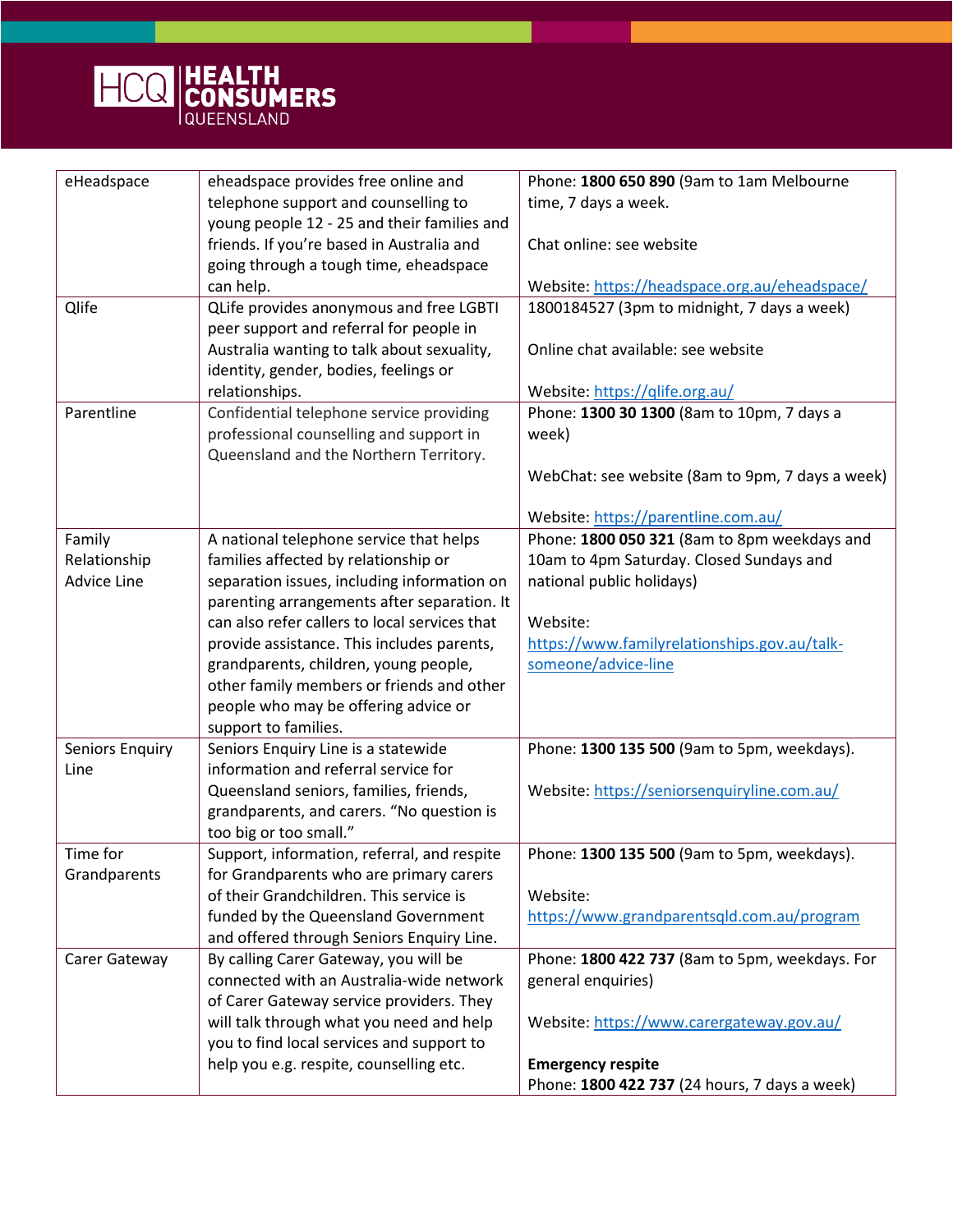

| PalAssist                                                                                                                            | Palliative care support and advice for<br>anyone who has a life-limiting illness or     | Phone: 1800 772 273 (7am to 7pm, 7 days a week).  |  |  |
|--------------------------------------------------------------------------------------------------------------------------------------|-----------------------------------------------------------------------------------------|---------------------------------------------------|--|--|
|                                                                                                                                      | condition, and/or their families and carers                                             | Website: https://www.palassist.org.au/            |  |  |
|                                                                                                                                      | (free service - subject to any costs that may                                           |                                                   |  |  |
|                                                                                                                                      | be imposed by a client's telephone service                                              |                                                   |  |  |
|                                                                                                                                      | provider for 1800 number calls).                                                        |                                                   |  |  |
| <b>ADA Australia</b>                                                                                                                 | Advocacy services to older people and                                                   | Phone: 1800 818 338 (9am to 4pm, weekdays).       |  |  |
|                                                                                                                                      | people with disability across Queensland.<br>Services are free, confidential and client | Website: https://adaaustralia.com.au/             |  |  |
|                                                                                                                                      | focused.                                                                                |                                                   |  |  |
| Safe Zone                                                                                                                            | Through Safe Zone Support, specialised                                                  | Phone: 1800 142 072 (24 hours, 7 days a week).    |  |  |
| Support                                                                                                                              | counsellors with an understanding of the                                                |                                                   |  |  |
| (Veterans &                                                                                                                          | military culture and experience, can offer                                              | Website: https://www.openarms.gov.au/safe-        |  |  |
| Family                                                                                                                               | you care without needing to know who you                                                | zone-support                                      |  |  |
| Counselling)                                                                                                                         | are. When you call Safe Zone Support, it is                                             |                                                   |  |  |
|                                                                                                                                      | up to you how much or how little personal                                               |                                                   |  |  |
|                                                                                                                                      | information you share, and your calls are                                               |                                                   |  |  |
|                                                                                                                                      | not recorded. Safe Zone is being hosted by                                              |                                                   |  |  |
| <b>Health Phonelines</b>                                                                                                             | Open Arms but is a separate service.                                                    |                                                   |  |  |
| 13HEALTH                                                                                                                             | Registered nurses provide confidential                                                  | Phone: 13 HEALTH / 13 43 25 84 (24 hours a day, 7 |  |  |
|                                                                                                                                      | health-related advice over the phone for                                                | days a week)                                      |  |  |
|                                                                                                                                      | health information and assessment of                                                    |                                                   |  |  |
|                                                                                                                                      | symptoms. 13 HEALTH provides qualified                                                  | Website:                                          |  |  |
|                                                                                                                                      | health advice-it is not a diagnostic service                                            | https://www.qld.gov.au/health/contacts/advice/13  |  |  |
|                                                                                                                                      | and should not replace medical                                                          | health                                            |  |  |
|                                                                                                                                      | consultation.                                                                           |                                                   |  |  |
| Women's Health<br><b>Information Line</b>                                                                                            | The Health Information Line is a free<br>information and referral service for           | Phone: 1800 017 676 (9am to 5pm, weekdays).       |  |  |
|                                                                                                                                      | Queensland women. We can assist with                                                    | Website: https://www.womenshealth.org.au/         |  |  |
|                                                                                                                                      | health counselling and support on a range                                               |                                                   |  |  |
|                                                                                                                                      | of topics including periods, endometriosis,                                             |                                                   |  |  |
|                                                                                                                                      | pregnancy, parenting, contraception,                                                    |                                                   |  |  |
|                                                                                                                                      | menopause, depression, sexual health,                                                   |                                                   |  |  |
|                                                                                                                                      | incontinence, fertility, pap smears,                                                    |                                                   |  |  |
|                                                                                                                                      | pregnancy and much more.                                                                |                                                   |  |  |
| Children by                                                                                                                          | Provides unbiased information, support                                                  | Phone: 1800 177 725 (9.30am to 4.30pm,            |  |  |
| Choice                                                                                                                               | and referral options for Queensland                                                     | weekdays)                                         |  |  |
|                                                                                                                                      | women experiencing an unplanned                                                         |                                                   |  |  |
|                                                                                                                                      | pregnancy and for those requiring post                                                  | Website: https://www.childrenbychoice.org.au/     |  |  |
|                                                                                                                                      | abortion counselling.                                                                   |                                                   |  |  |
| <b>Legal Phoneline/Services</b><br>Provides legal help to financially<br>Phone: 1300 65 11 88 (8:30am to 4pm Australian<br>Legal aid |                                                                                         |                                                   |  |  |
|                                                                                                                                      | disadvantaged people about criminal,                                                    | Eastern Standard Time, weekdays. Closed public    |  |  |
|                                                                                                                                      | family and civil law matters.                                                           | holidays)                                         |  |  |
|                                                                                                                                      |                                                                                         |                                                   |  |  |
|                                                                                                                                      |                                                                                         | Website: https://www.legalaid.qld.gov.au/         |  |  |